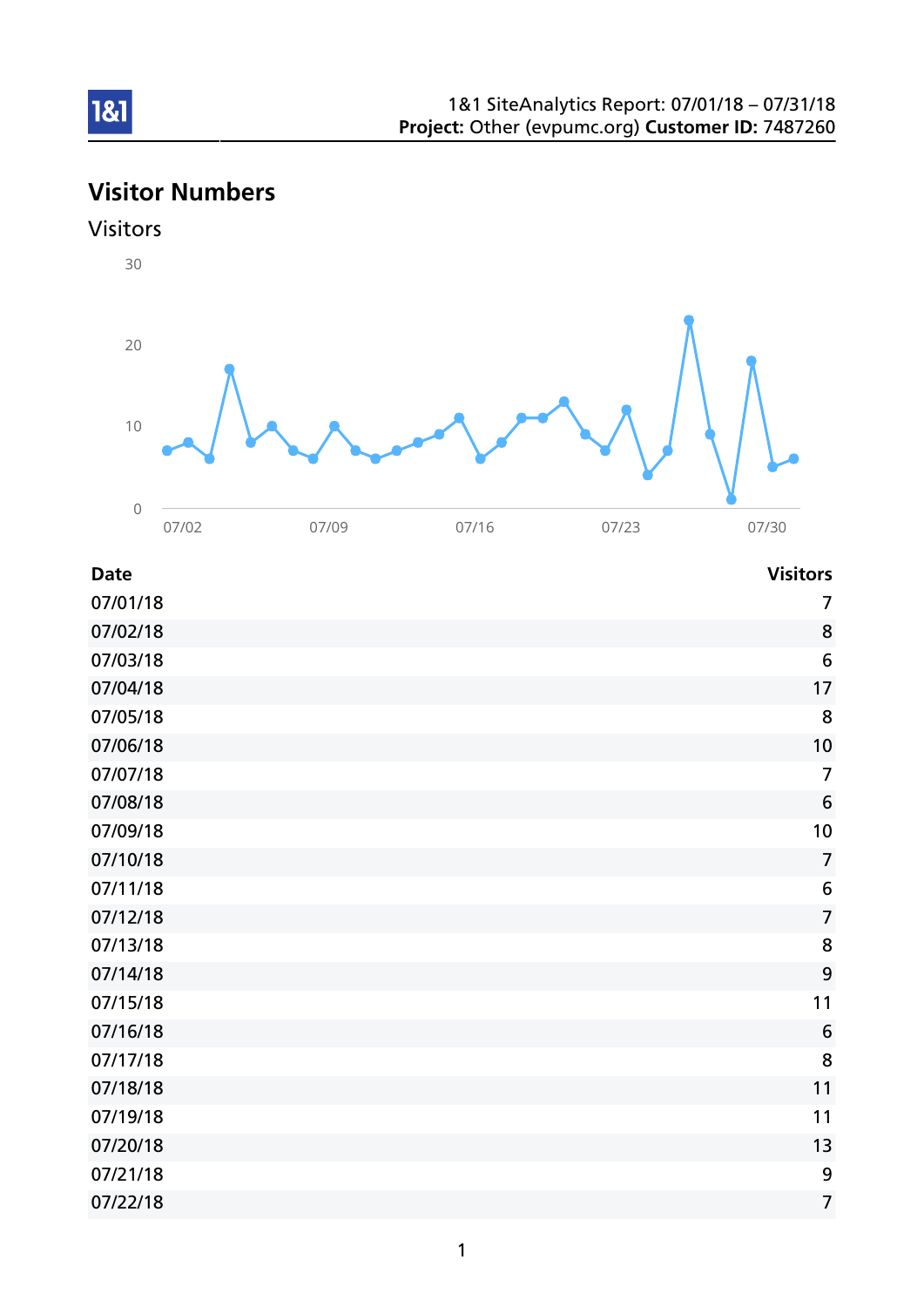| 1&1 SiteAnalytics Report: 07/01/18 - 07/31/18    |
|--------------------------------------------------|
| Project: Other (evpumc.org) Customer ID: 7487260 |

| <b>Date</b>  | <b>Visitors</b> |
|--------------|-----------------|
| 07/23/18     | 12              |
| 07/24/18     | $\overline{4}$  |
| 07/25/18     | 7               |
| 07/26/18     | 23              |
| 07/27/18     | 9               |
| 07/28/18     | 1               |
| 07/29/18     | 18              |
| 07/30/18     | 5               |
| 07/31/18     | 6               |
| <b>Total</b> | 277             |

# Sessions



| <b>Date</b> | <b>Sessions</b> |
|-------------|-----------------|
| 07/01/18    | 7               |
| 07/02/18    | 8               |
| 07/03/18    | 6               |
| 07/04/18    | 18              |
| 07/05/18    | 8               |
| 07/06/18    | 10              |
| 07/07/18    | $\overline{7}$  |
| 07/08/18    | 6               |
| 07/09/18    | 10              |
| 07/10/18    | 8               |
| 07/11/18    | 7               |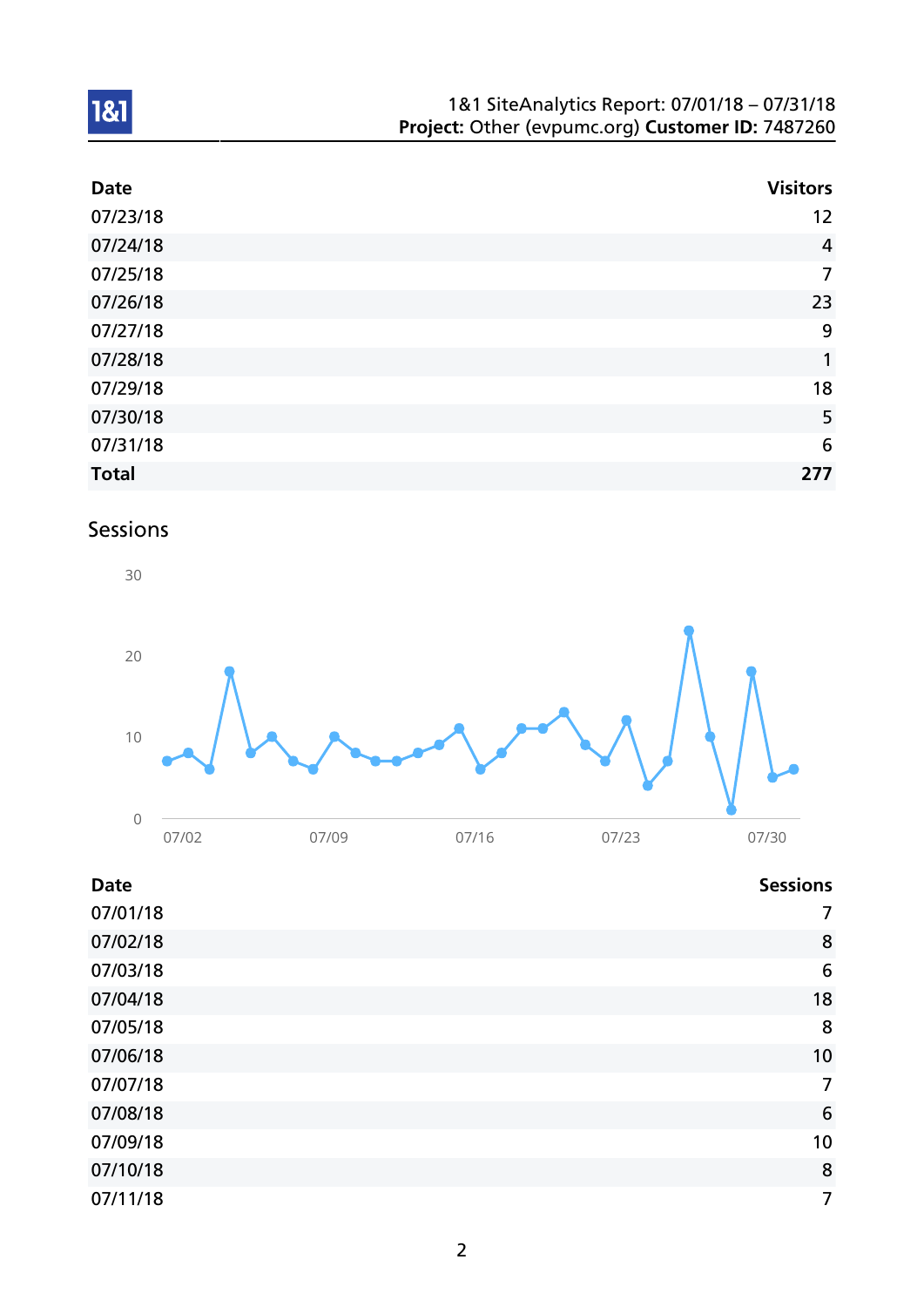| 1&1 SiteAnalytics Report: 07/01/18 - 07/31/18    |
|--------------------------------------------------|
| Project: Other (evpumc.org) Customer ID: 7487260 |

| <b>Date</b>  | <b>Sessions</b> |
|--------------|-----------------|
| 07/12/18     | $\overline{7}$  |
| 07/13/18     | 8               |
| 07/14/18     | 9               |
| 07/15/18     | 11              |
| 07/16/18     | 6               |
| 07/17/18     | 8               |
| 07/18/18     | 11              |
| 07/19/18     | 11              |
| 07/20/18     | 13              |
| 07/21/18     | 9               |
| 07/22/18     | $\overline{7}$  |
| 07/23/18     | 12              |
| 07/24/18     | $\overline{4}$  |
| 07/25/18     | $\overline{7}$  |
| 07/26/18     | 23              |
| 07/27/18     | 10              |
| 07/28/18     | $\mathbf{1}$    |
| 07/29/18     | 18              |
| 07/30/18     | 5               |
| 07/31/18     | 6               |
| <b>Total</b> | 281             |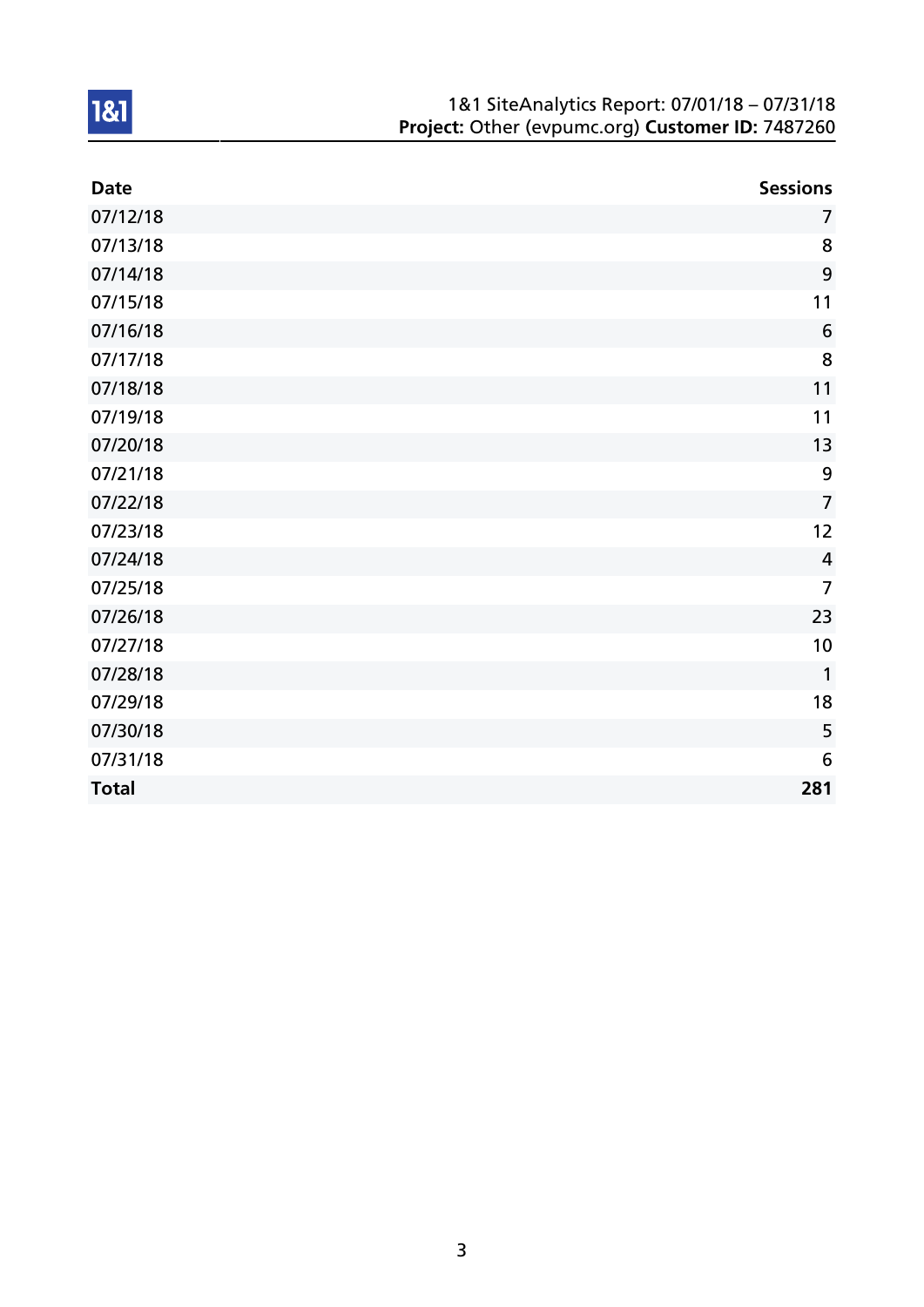

### Search Engine Robots



| <b>Search Engine Robots</b> | <b>Sessions</b> | Percentage |
|-----------------------------|-----------------|------------|
| bingbot/2.0                 | 229             | 25.50%     |
| Googlebot-Mobile            | 94              | 10.47%     |
| Baiduspider/2.0             | 71              | 7.91%      |
| Companybook-Crawler         | 69              | 7.68%      |
| AhrefsBot/5.2               | 56              | 6.24%      |
| Dataprovider                | 43              | 4.79%      |
| Googlebot/2.1               | 40              | 4.45%      |
| MJ12bot/v1.4.8              | 39              | 4.34%      |
| panscient.com               | 37              | 4.12%      |
| YandexBot/3.0               | 36              | 4.01%      |
| 360Spider                   | 33              | 3.67%      |
| 007AC9                      | 24              | 2.67%      |
| spbot/5.0.3                 | 23              | 2.56%      |
| Crawler4j                   | 20              | 2.23%      |
| DotBot/1.1                  | 17              | 1.89%      |
| Applebot/0.1                | 14              | 1.56%      |
| Sogou web spider/4.0        | 14              | 1.56%      |
| DuckDuckGo-Favicons-Bot/1.0 | $\overline{7}$  | 0.78%      |
| SemrushBot/2~bl             | 6               | 0.67%      |
| WikiDo/1.1                  | 6               | 0.67%      |
| SeznamBot/3.2               | 5               | 0.56%      |
| Mail.RU_Bot/2.0             | 4               | 0.45%      |
| ips-agent                   | 3               | 0.33%      |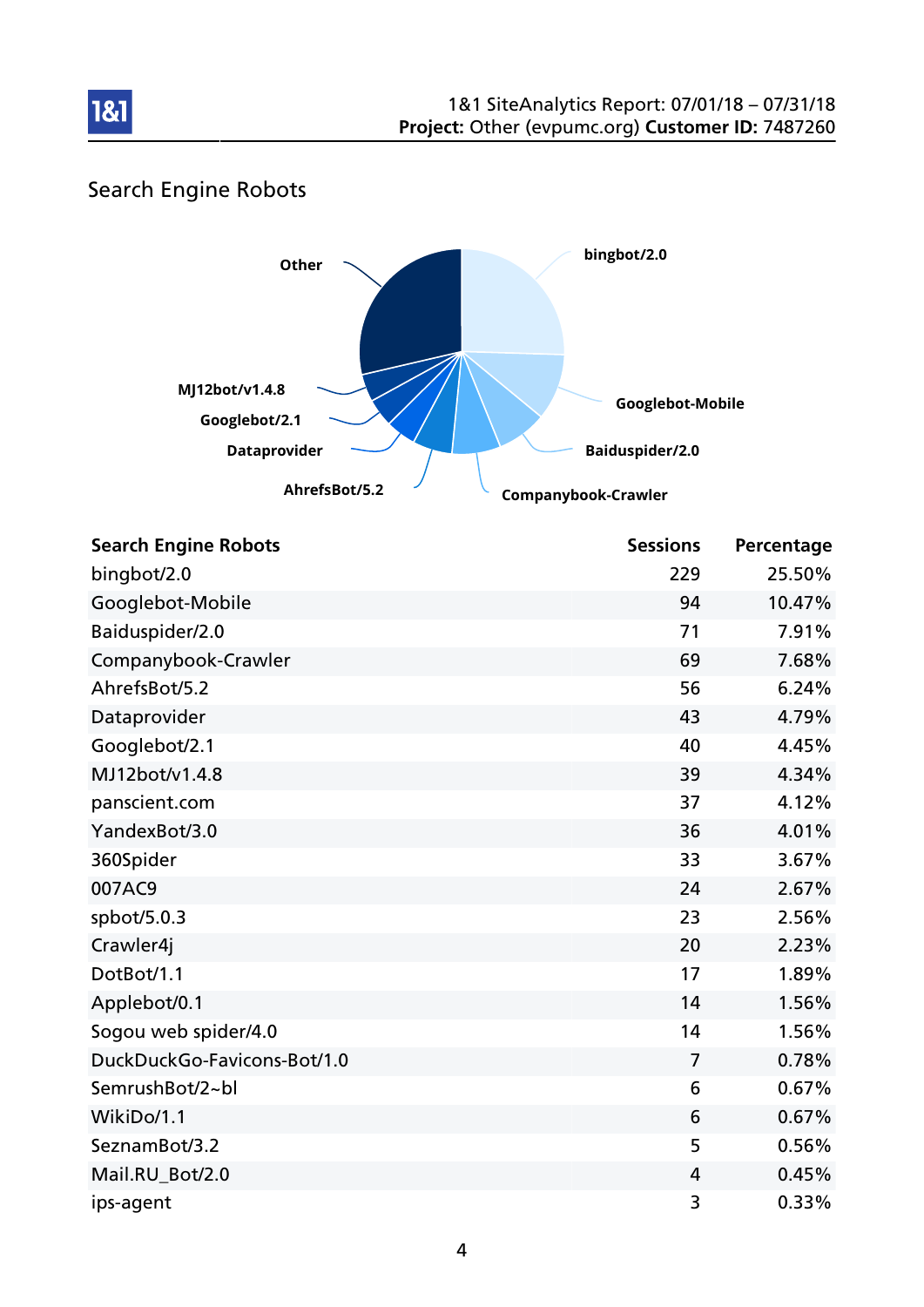| <b>Search Engine Robots</b> | <b>Sessions</b> | Percentage |
|-----------------------------|-----------------|------------|
| Itx71                       | 3               | $0.33\%$   |
| MJ12bot/v1.4.7              | 2               | 0.22%      |
| CCBot/2.0                   |                 | 0.11%      |
| Grammarly/1.0               |                 | 0.11%      |
| Yahoo! Slurp                |                 | 0.11%      |
| <b>Total</b>                | 898             | 100.00%    |

## Page Analysis

1&1

### Most Frequently Visited Pages



| <b>Pages</b>       | <b>Sessions</b> | Percentage |
|--------------------|-----------------|------------|
| /Default.htm       | 313             | 35.85%     |
| /Elim.htm          | 64              | 7.33%      |
| /Announce.htm      | 46              | 5.27%      |
| /Sermons.htm       | 46              | 5.27%      |
| /Calendar.htm      | 41              | 4.70%      |
| /web_links.htm     | 38              | 4.35%      |
| /Believe.htm       | 37              | 4.24%      |
| /M-Statement.htm   | 37              | 4.24%      |
| <b>Morship.htm</b> | 37              | 4.24%      |
| /NewsLetterIdx.htm | 36              | 4.12%      |
| /St_Johns.htm      | 32              | 3.67%      |
| /Stats.htm         | 30              | 3.44%      |
| /Elim-HISTORY.htm  | 14              | 1.60%      |
| /missions.htm      | 13              | 1.49%      |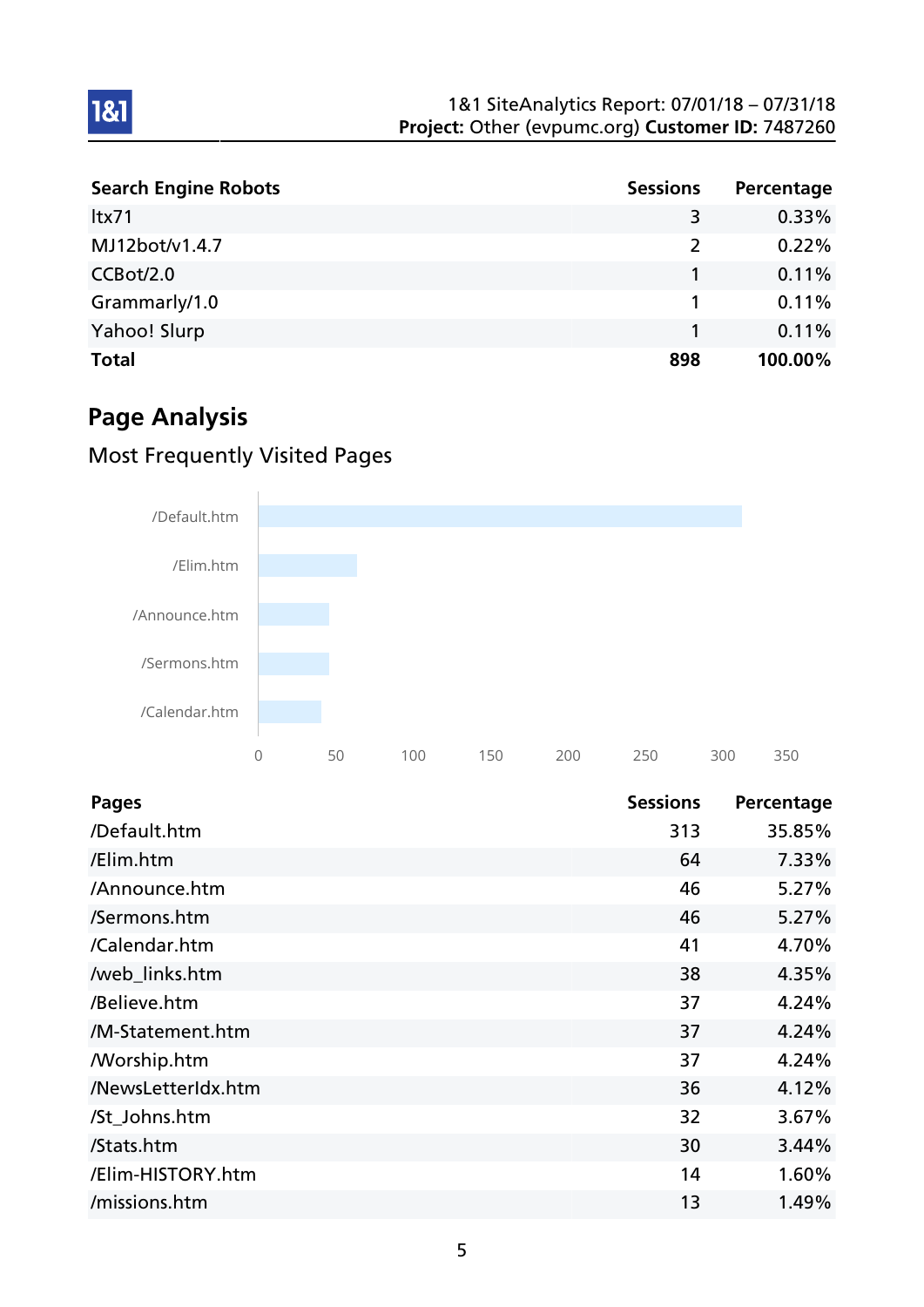#### 1&1 SiteAnalytics Report: 07/01/18 – 07/31/18 Project: Other (evpumc.org) Customer ID: 7487260

| Pages                    | <b>Sessions</b> | Percentage |
|--------------------------|-----------------|------------|
| /CalendarOld.htm         | 11              | 1.26%      |
| /Elim_M-Statement.htm    | 11              | 1.26%      |
| /StJohns_M-Statement.htm | 11              | 1.26%      |
| /St_Johns-HISTORY.htm    | 11              | 1.26%      |
| /valley_views0813.htm    | 11              | 1.26%      |
| /valley_views0913.htm    | 11              | 1.26%      |
| /valley_views1013.htm    | 11              | 1.26%      |
| /valley_views1113.htm    | 11              | 1.26%      |
| /Bulletins.htm           | 1               | 0.11%      |
| <b>Total</b>             | 873             | 100.00%    |

#### Keywords

1&1

No data is available for this report during the current time period.

### Referring Pages



| <b>Pages</b>                                  | <b>Sessions</b> |
|-----------------------------------------------|-----------------|
| https://www.google.com/                       | 17              |
| http://www.baidu.com/s                        | 8               |
| http://www.google.com/                        | 4               |
| www.bing.com                                  | 4               |
| http://www.umc.org/find-a-church/church/22258 | 3               |
| www.google.com                                | 3               |
| evpumc.org                                    | $\overline{2}$  |
| http://burger-imperia.com/                    |                 |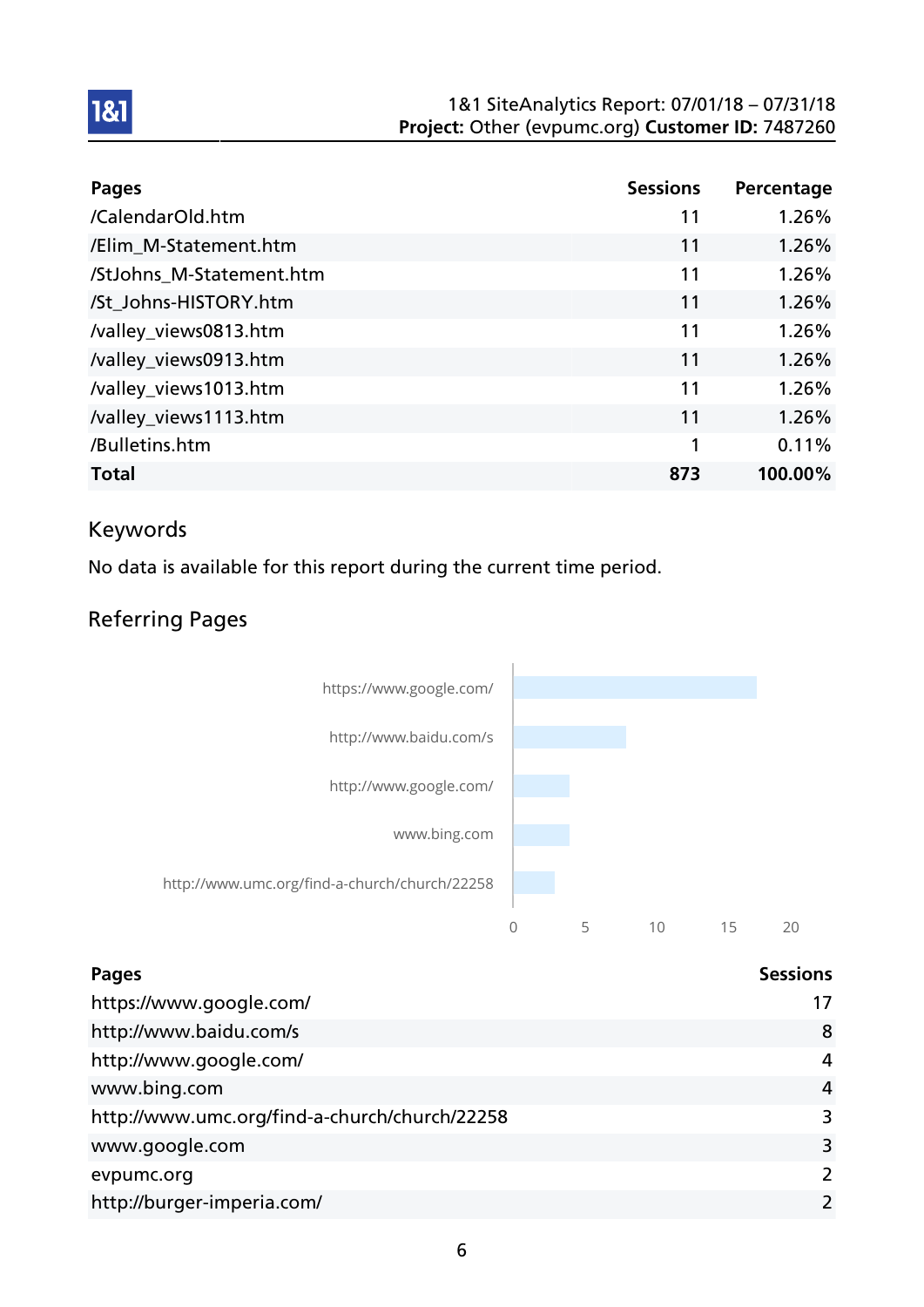| <b>Pages</b>                               | <b>Sessions</b> |
|--------------------------------------------|-----------------|
| www.yahoo.com                              |                 |
| http://l.facebook.com/l.php                |                 |
| http://pizza-tycoon.com/                   |                 |
| http://www.google.com                      |                 |
| http://www.google.com/url                  |                 |
| http://www.windstream.net/search/index.php |                 |
| https://lcd.lightning.force.com/           |                 |
| https://www.bing.com/                      |                 |
| https://www.google.com.nq/                 |                 |

## Browsers & Systems

Browsers



| <b>Browsers</b>      | <b>Sessions</b> | Percentage |
|----------------------|-----------------|------------|
| Chrome               | 107             | 38.08%     |
| Firefox              | 74              | 26.33%     |
| <b>Chrome Mobile</b> | 12              | 4.27%      |
| Java                 | 10              | 3.56%      |
| Safari mobile        | 8               | 2.85%      |
| Microsoft Edge       | 7               | 2.49%      |
| Python-requests      | 7               | 2.49%      |
| IE                   | 5               | 1.78%      |
| Opera                | 5               | 1.78%      |
| Android browser      | 3               | 1.07%      |
| Apache-HttpClient    | $\overline{2}$  | 0.71%      |

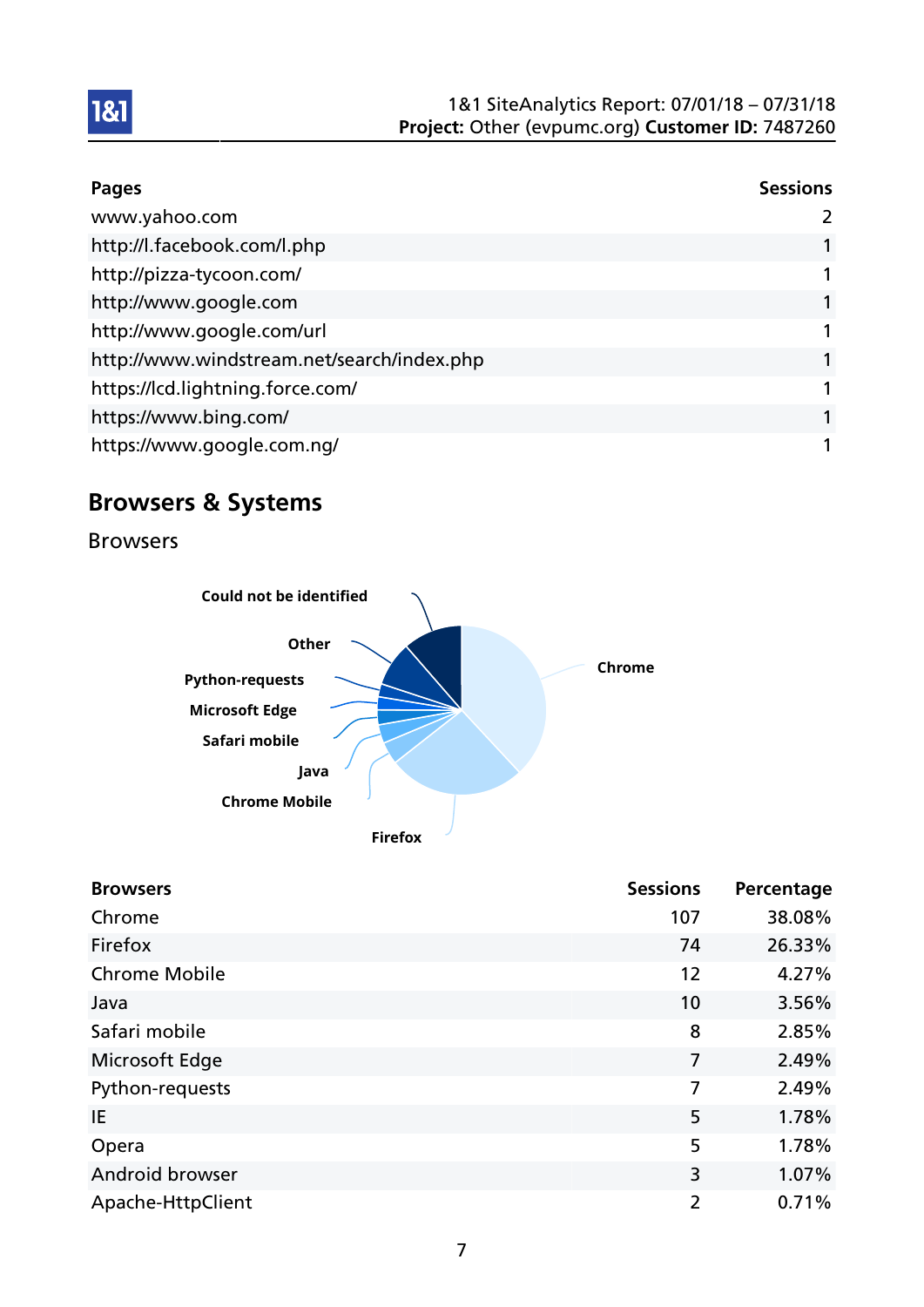#### 1&1 SiteAnalytics Report: 07/01/18 – 07/31/18 Project: Other (evpumc.org) Customer ID: 7487260

| <b>Browsers</b>           | <b>Sessions</b> | Percentage |
|---------------------------|-----------------|------------|
| Indy Library              | $\overline{2}$  | 0.71%      |
| PhantomJS                 | $\overline{2}$  | 0.71%      |
| Android webview           |                 | 0.36%      |
| Safari                    | 1               | 0.36%      |
| Screaming Frog SEO Spider | 1               | 0.36%      |
| <b>WkHTMLtoPDF</b>        | 1               | 0.36%      |
| <b>CURL</b>               | 1               | 0.36%      |
| Could not be identified   | 32              | 11.39%     |
| <b>Total</b>              | 281             | 100.00%    |

### Operating Systems



| <b>Operating Systems</b> | <b>Sessions</b> | Percentage |
|--------------------------|-----------------|------------|
| Windows                  | 148             | 52.67%     |
| Linux                    | 23              | 8.19%      |
| macOS                    | 21              | 7.47%      |
| iOS                      | 13              | 4.63%      |
| <b>JVM</b>               | 12              | 4.27%      |
| Android                  | 11              | 3.91%      |
| OS X                     | 10              | 3.56%      |
| <b>BSD</b>               | 1               | 0.36%      |
| Could not be identified  | 42              | 14.95%     |
| <b>Total</b>             | 281             | 100.00%    |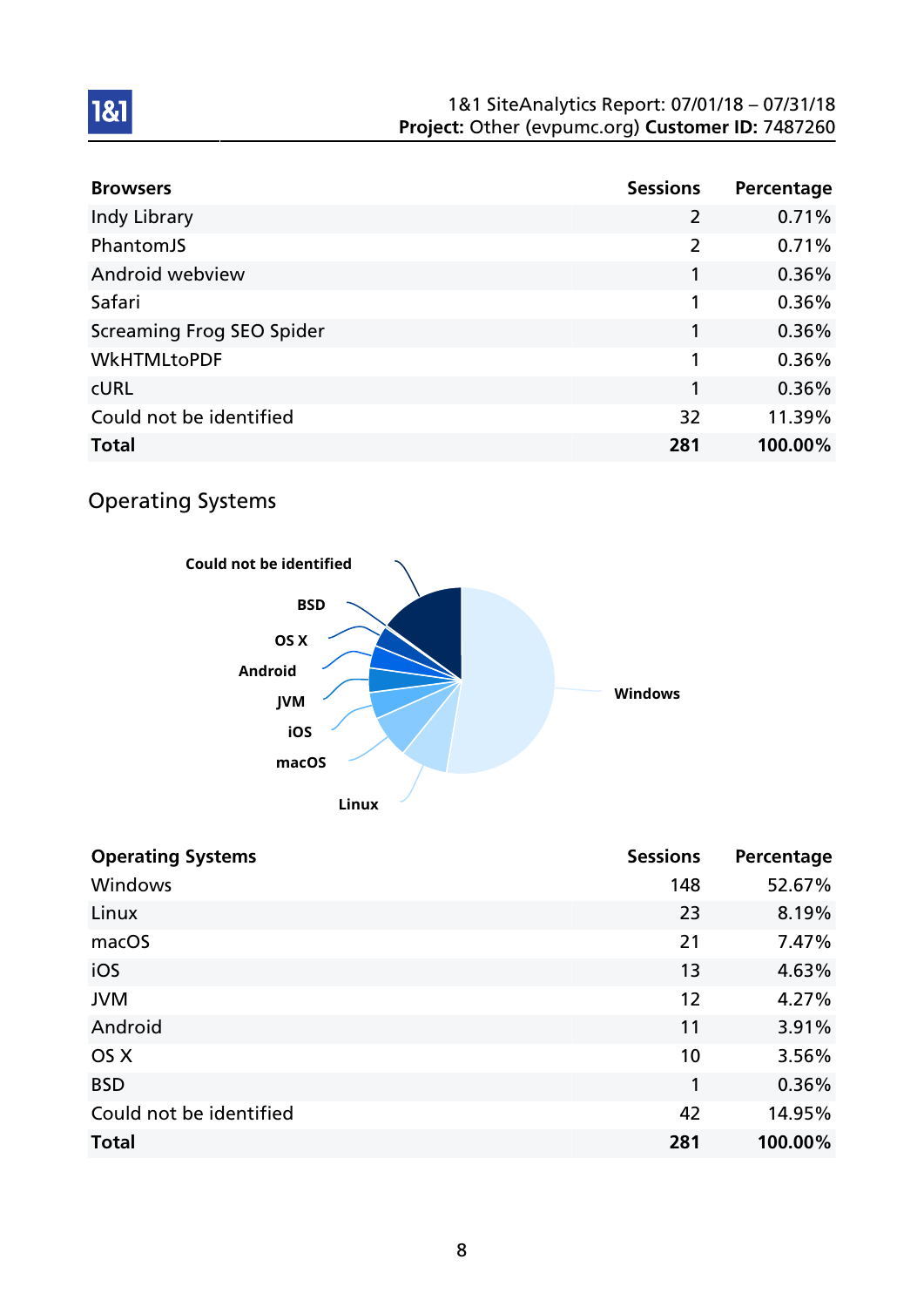# Visitor Locations

### Countries

| <b>Countries</b>           | <b>Sessions</b> | Percentage |
|----------------------------|-----------------|------------|
| <b>United States</b>       | 150             | 53.38%     |
| Russia                     | 23              | 8.19%      |
| Romania                    | 16              | 5.69%      |
| Ukraine                    | 15              | 5.34%      |
| China                      | 10              | 3.56%      |
| France                     | 10              | 3.56%      |
| India                      | 10              | 3.56%      |
| Canada                     | 8               | 2.85%      |
| Germany                    | 8               | 2.85%      |
| Malaysia                   | 3               | 1.07%      |
| Nigeria                    | $\overline{2}$  | 0.71%      |
| Philippines                | $\overline{2}$  | 0.71%      |
| Pakistan                   | $\overline{2}$  | 0.71%      |
| Poland                     | $\overline{2}$  | 0.71%      |
| Tunisia                    | $\overline{2}$  | 0.71%      |
| Argentina                  | 1               | 0.36%      |
| Spain                      | 1               | 0.36%      |
| <b>United Kingdom</b>      | 1               | 0.36%      |
| Ireland                    | 1               | 0.36%      |
| <b>Italy</b>               | 1               | 0.36%      |
| Japan                      | 1               | 0.36%      |
| South Korea                | 1               | 0.36%      |
| Mexico                     | 1               | 0.36%      |
| Serbia                     |                 | 0.36%      |
| Sweden                     | 1               | 0.36%      |
| Singapore                  | 1               | 0.36%      |
| Slovakia                   | 1               | 0.36%      |
| <b>Trinidad and Tobago</b> | 1               | 0.36%      |
| South Africa               | 1               | 0.36%      |
| Could not be identified    | 4               | 1.42%      |
| <b>Total</b>               | 281             | 100.00%    |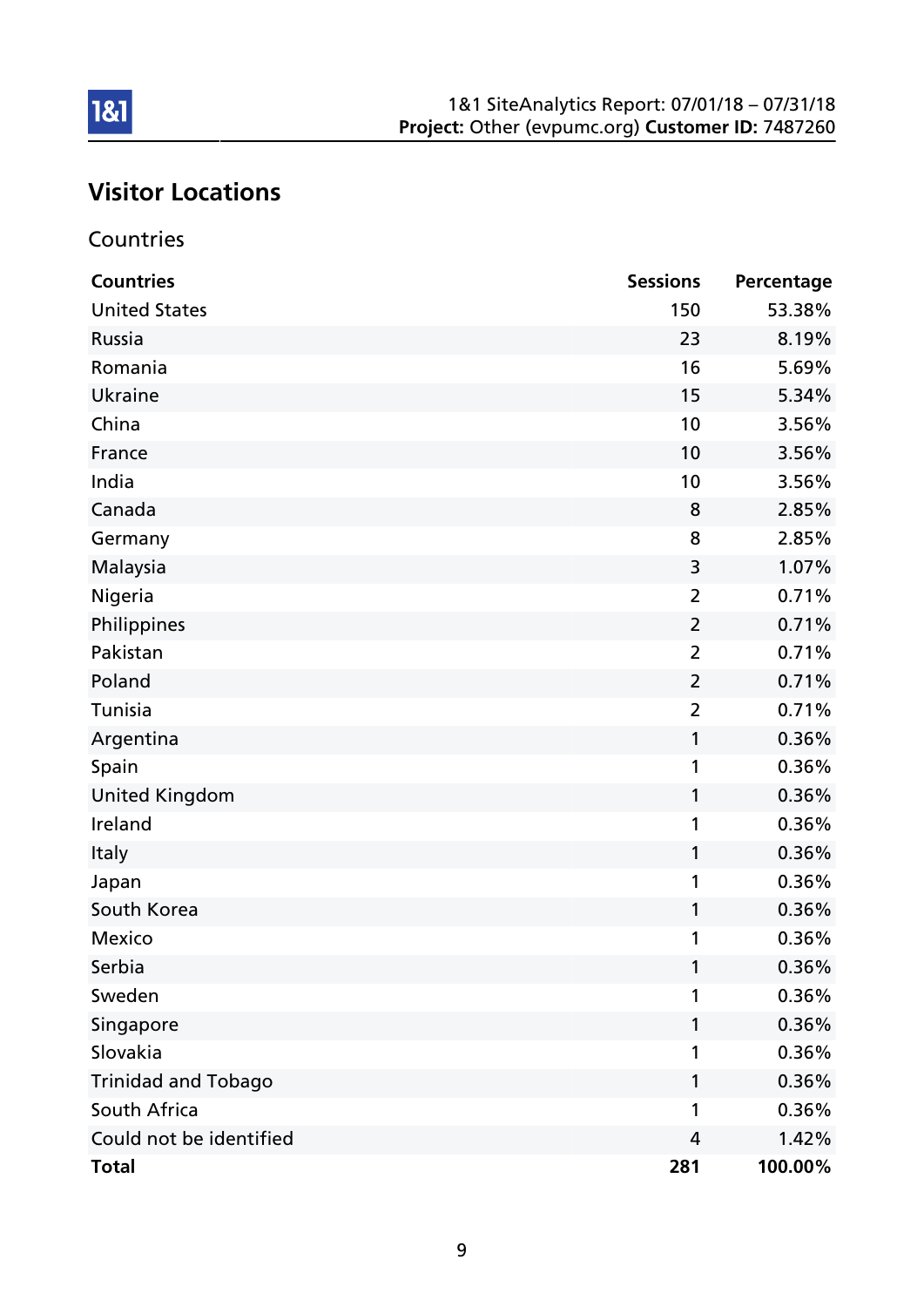#### **Continents**

**1&1** 

| <b>Continents</b>       | <b>Sessions</b> | Percentage |
|-------------------------|-----------------|------------|
| <b>North America</b>    | 160             | 56.94%     |
| Europe                  | 82              | 29.18%     |
| Asia                    | 30              | 10.68%     |
| Africa                  | 5               | 1.78%      |
| South America           | 1               | 0.36%      |
| Could not be identified | 3               | 1.07%      |
| <b>Total</b>            | 281             | 100.00%    |

### Information about the evaluations

#### Visitors

This evaluation shows how many visitors accessed your website. Visitors are uniquely identified on the basis of the IP address and the browser ID. If a visitor goes to your website more than once a day, only one visitor is counted.

#### Sessions

This evaluation shows the number of sessions. A session starts when a visitor accesses your website and ends when he or she leaves it. A session ends automatically after 30 minutes without activity. If a visitor goes to your website more than once a day, multiple sessions are counted.

#### Search Engine Robots

This evaluation shows which search engine robots have accessed the pages of your website. Search engine robots automatically search the content of websites in order to keep search engine entries up to date.

#### Most Frequently Visited Pages

This evaluation shows which pages of your website were visited most often.

#### Keywords

This evaluations shows the keywords with which your website was most commonly found in search engines.

#### Referring Pages

This evaluation shows the websites from which visitors were transferred to your website.